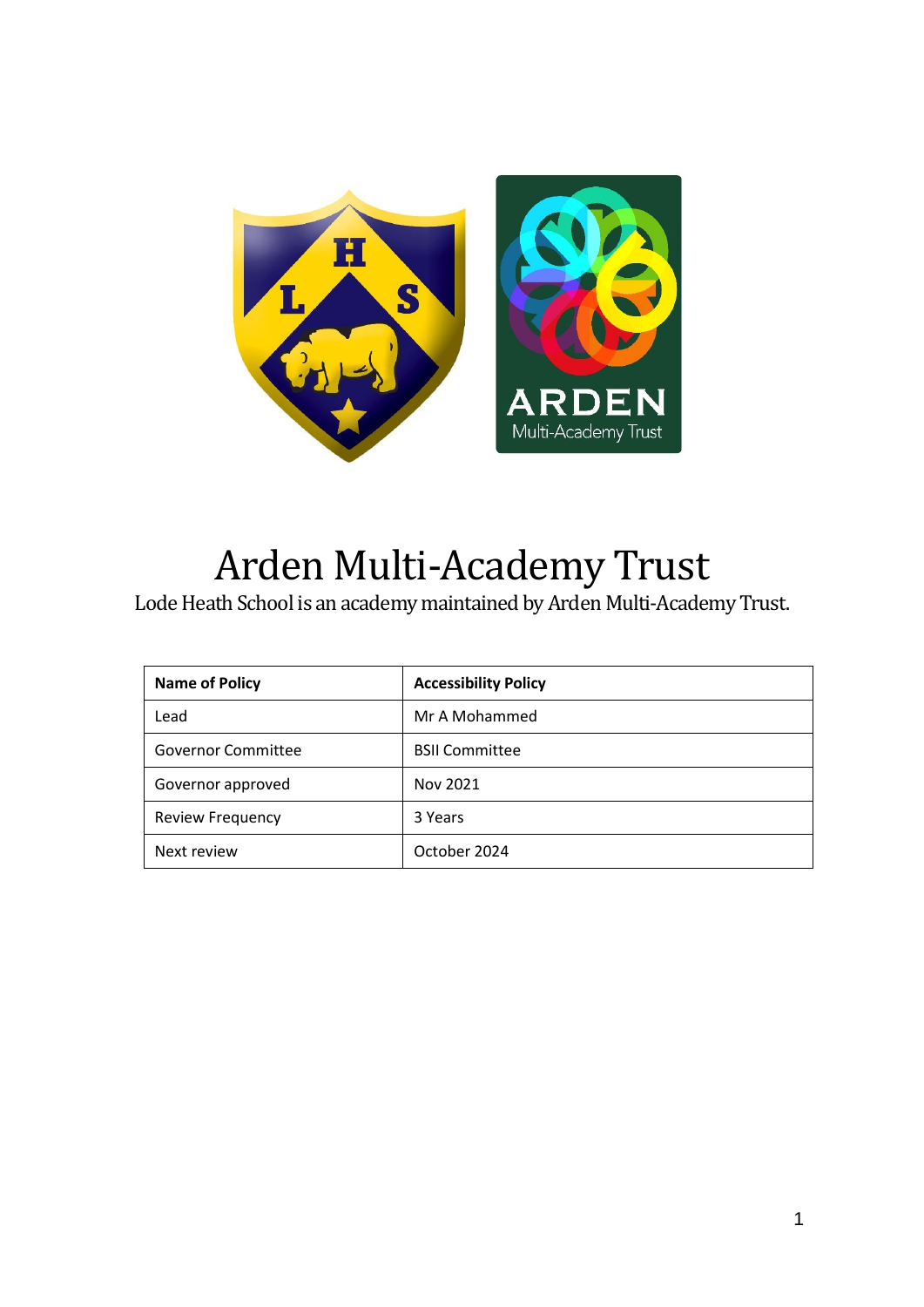# **Aims**

Schools are required under the Equality Act 2010 to have an Accessibility Plan. Thepurpose of the plan is to:

- Increase the extent to which disabled students can participate in the curriculum
- Improve the physical environment of the school to enable disabled students to take better advantage of education, benefits, facilities and services provided
- Improve the availability of accessible information to disabled students

Our school aims to treat all its students fairly and with respect. This involves providing access and opportunities for all students without discrimination of any kind.

At Lode Heath School we believe that all students and members of staff should have the opportunity to fulfil their potential. We are committed to creating a community that recognises and celebrates difference within a culture of respect and co - operation. We believe that a culture which promotes equality will create a positive environment and a shared sense of belonging for everyone. We recognise that equality will only be achieved by the whole academy community working together – our students, staff, governors and parents/carers.

We provide all students with a broad and balanced curriculum, differentiated and adjustedto meet the needs of individual students and their preferred learning styles; and endorsethe key principles in the National Curriculum 2000 framework, which underpin the development of a more inclusive curriculum:

- Setting suitable learning challenges
- Responding to students diverse learning needs
- Overcoming potential barriers to learning and assessment for individuals and groups of students.

Our strategies to do this will include:

- having high expectations of all students
- following the Admissions Policy and criteria which does not discriminate against students with disabilities or treat them unfairly
- ensuring appropriate training is available for teachers and teaching assistants to teach and support disabled students
- ensuring classrooms are optimally organised for disabled students
- planning lessons that provide opportunities for all students to achieve
- delivering lessons that are responsive to student diversity
- delivering lessons that involve work to be done by individuals, pairs, groups and the whole class
- encouraging all students to take part in music, drama and PE activities
- providing access to computer technology appropriate for students with disabilities ensuring school visits are made accessible to all students irrespective of attainmentor impairment
- aiming to remove all barriers that may impede learning and participation.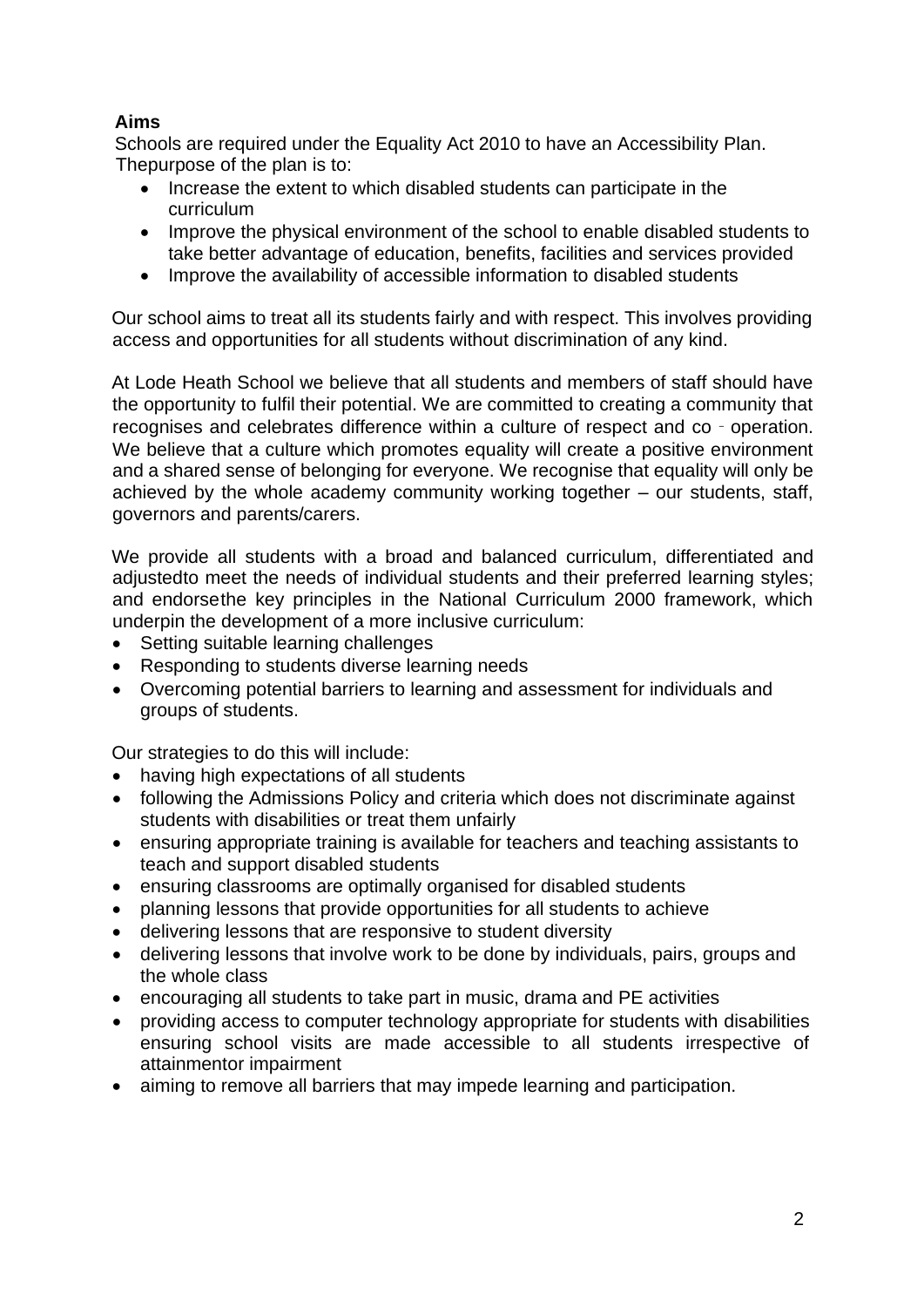We will continue to seek and follow the advice of LA service providers, such as specialist teacher advisers and SEN inspectors/advisers, and of appropriate health professionals from the local NHS Trust.

We will take account of the needs of students and visitors with physical difficulties and sensory impairments when planning and undertaking future improvements and refurbishment of the site and premises.

We will make ourselves aware of local services, including those provided.

The plan will be made available online on the school website, and paper copies are available upon request.

Our school is also committed to ensuring staff are trained in equality issues with reference to the Equality Act 2010, including understanding disability issues.

The school supports any available partnerships to develop and implement the plan, including from the Arden Multi Academy Trust.

Our school's complaints procedure covers the accessibility plan. If you have any concerns relating to accessibility in school, this procedure sets out the process for raising these concerns.

We have included a range of stakeholders in the development of this accessibility plan, including students, parents, staff of the school.

### **Legislation and guidance**

This document meets the requirements of schedule 10 of the Equality Act 2010 and the Department for Education (DfE) guidance for schools on the Equality Act 2010.

The Equality Act 2010 defines an individual as disabled if he or she has a physical or mental impairment that has a 'substantial' and 'long-term' adverse effect on his or her ability to undertake normal day to day activities.

Under the Special Educational Needs and Disability (SEND) Code of Practice, 'longterm' is defined as 'a year or more' and 'substantial' is defined as 'more than minor or trivial'. The definition includes sensory impairments such as those affecting sight or hearing, and long-term health conditions such as asthma, diabetes, epilepsy and cancer.

Schools are required to make 'reasonable adjustments' for students with disabilities under the Equality Act 2010, to alleviate any substantial disadvantage that a disabled student faces in comparison with non-disabled students. This can include, for example, the provision of an auxiliary aid or adjustments to premises.

This policy complies with our funding agreement and articles of association.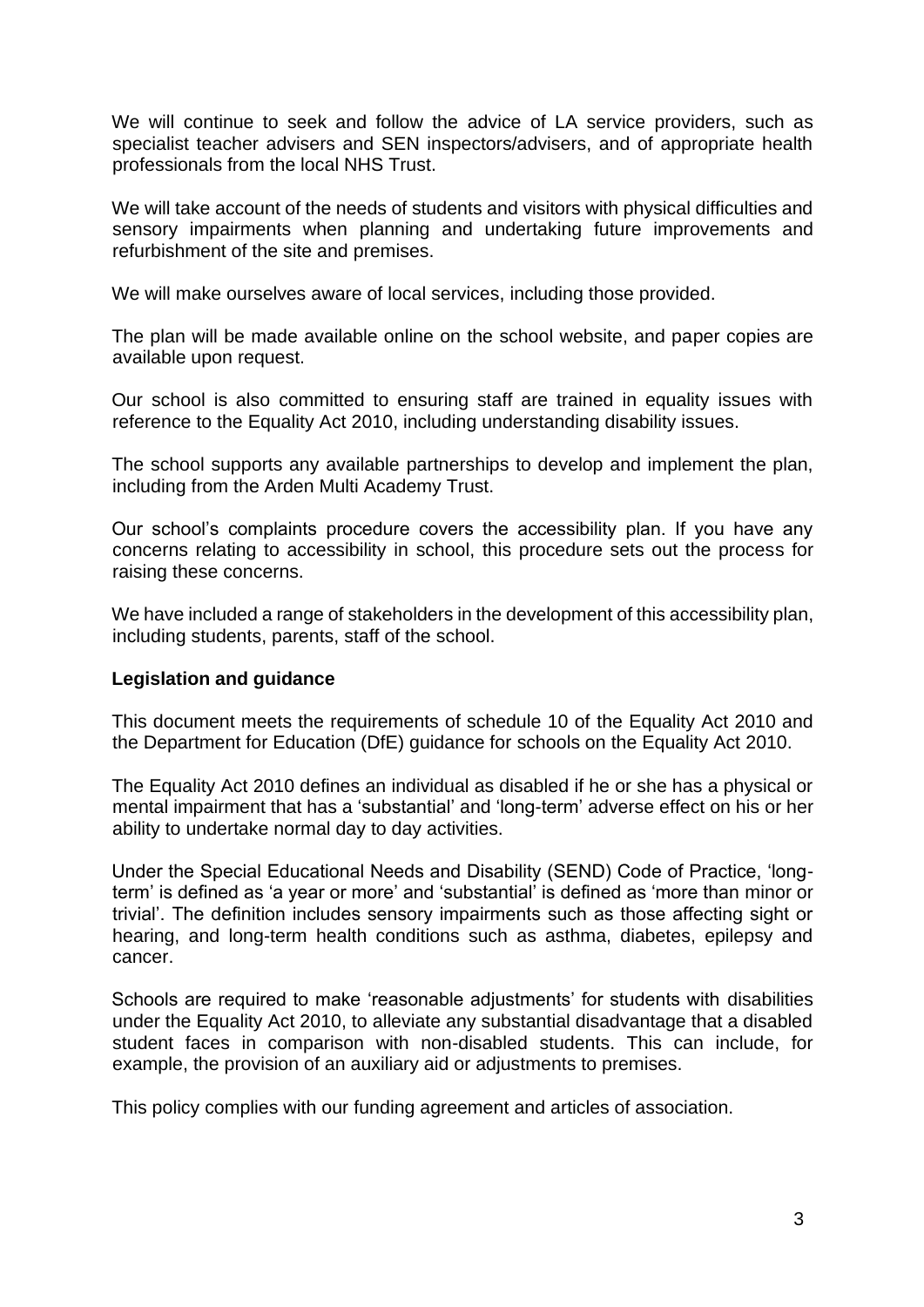# **Monitoring and Review**

Lode Heath School recognises that on-going monitoring will be essential to ensure that students with disabilities are not being disadvantaged and that monitoring leads toaction planning as and when required.

We will monitor:

- Attendance
- Effects on pastoral strategies
- Rewards
- Sanctions
- Extra-curricular activities
- Parents attending consultation meetings
- The implementation of the Accessibility Plan
- SEND Register
- Behaviour

### **Notes to the Policy**

This policy aligns with the Admissions Policy, Equal Opportunities Policy, SEND policy,Health and Safety Policy, Safeguarding Policy and Teaching and Learning **Policy** 

The obligation for schools to provide extra support such as specialist teachers or equipment will be introduced at a later date.

Schools are not expected to change their premises. They are expected to make longterm plans for improving access to their buildings through their planning duties.

### **Appendices:**

Appendix 1 - Accessibility Plan – Lode Heath School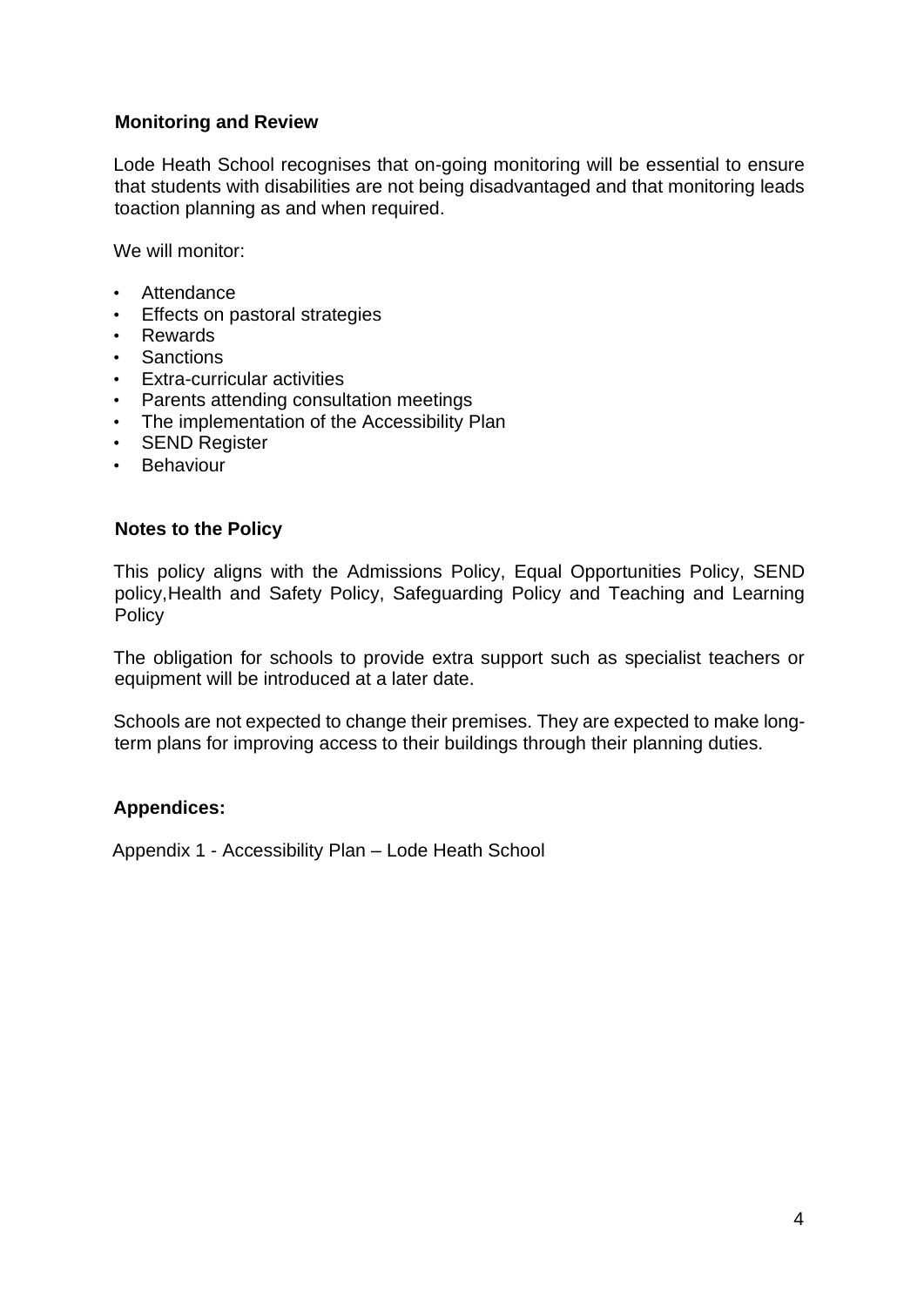# **Appendix 1 – Lode Heath School Accessibility Plan**

# **Objective 1: Increasing the extent to which disabled students can participate in the school curriculum.**

The school has a number of priorities over the next three years:

- A review of our key Stage 4 curriculum with the introduction of the reformed vocational qualifications.
- Revised KS3 curriculum to enable greater flexibility.
- To continually develop and disseminate best practice in teaching and learning to enhance learning, enjoyment and achievement.
- The continuing development of skills and competencies within our school community and our partnerships with external agencies.
- Promote social and emotional skills across the full curriculum.
- Further development and use of ICT to support and enhance learning opportunities.

# **Objective 2: Improvements to the physical environment.**

There is a continuous programme of maintenance to the school in partnership with the facilities provider BAM FM. This covers improvements to the physical environment of the school site and physical aids to access education.

Examples of appropriate design at Lode Heath School include:

- Access to the floors an internal lift is available that provides access to each level.
- Disabled toilet
- A Wet Room
- Wide opening doorways / double doors
- Accessibility Ramps / Level access / Dropped kerbs
- Accessible outside space
- Disabled Parking

# **Objective 3: Improving the delivery to disabled students of information that is provided in writing for students who are not disabled.**

- Disabled students may receive resources on paper in an appropriate font size is required. Where necessary special arrangements can be made for individual students.
- Coloured overlays are available for students who require them and an alternative coloured paper can also be used for students to work from.
- We are trialling the use of reading pens within examinations and tests, to help improve student's accessibility to the text, but also develop their independence.
- Exploring alternative formats for the School prospectus and Parents` Handbook is to be investigated, resourced and planned.

# **Management, coordination and implementation**

The Local Governing Body is ultimately responsible for the implementation of this plan and reviewing it regularly by means of reports from the Executive and